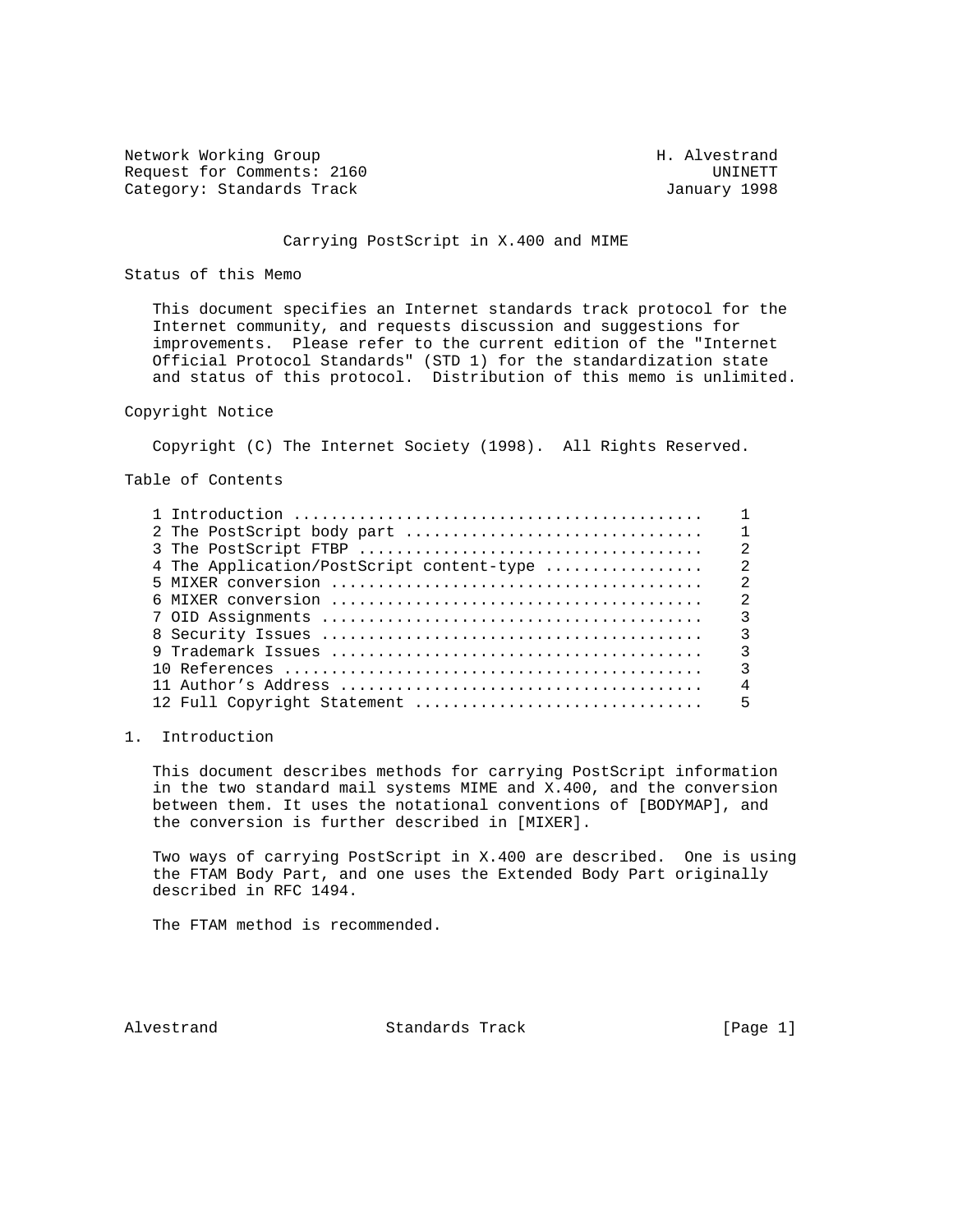2. The PostScript body part

 Carrying PostScript in X.400 as an Extended Body Part was originally defined in RFC 1494. This specification carries that work forward now that RFC 1494 is obsoleted by [BODYMAP].

 The following Extended Body Part is defined for PostScript data streams. It has no parameters.

 postscript-body-part EXTENDED-BODY-PART-TYPE DATA OCTET STRING ::= mime-postscript-body

```
 mime-postscript-body OBJECT IDENTIFIER ::=
{ mixer-bp-data 2 }
```
3. The PostScript FTBP

 The PostScript FTBP is identified by having the FileTransferParameters.environment.application-reference set to id mime-ftbp-postscript.

The definition is:

 id-mime-ftbp-postscript OBJECT IDENTIFIER ::= { mixer-bp-data 6 }

4. The Application/PostScript content-type

 In MIME, PostScript is carried in the body part "application/PostScript", which is defined in RFC 1521.

5. MIXER conversion

 X.400 Body Part: Extended Body Part, OID mime-postscript-body MIME Content-Type: application/postscript Conversion Type: No conversion

 The two representations of PostScript both contain a single stream of octets. This stream of octets can be copied with no problems between the representations. No other data needs to be converted.

6. MIXER conversion

 X.400 Body Part: FTBP, OID mime-ftbp-postscript-body MIME Content- Type: application/postscript Conversion Type: No conversion

Alvestrand Standards Track [Page 2]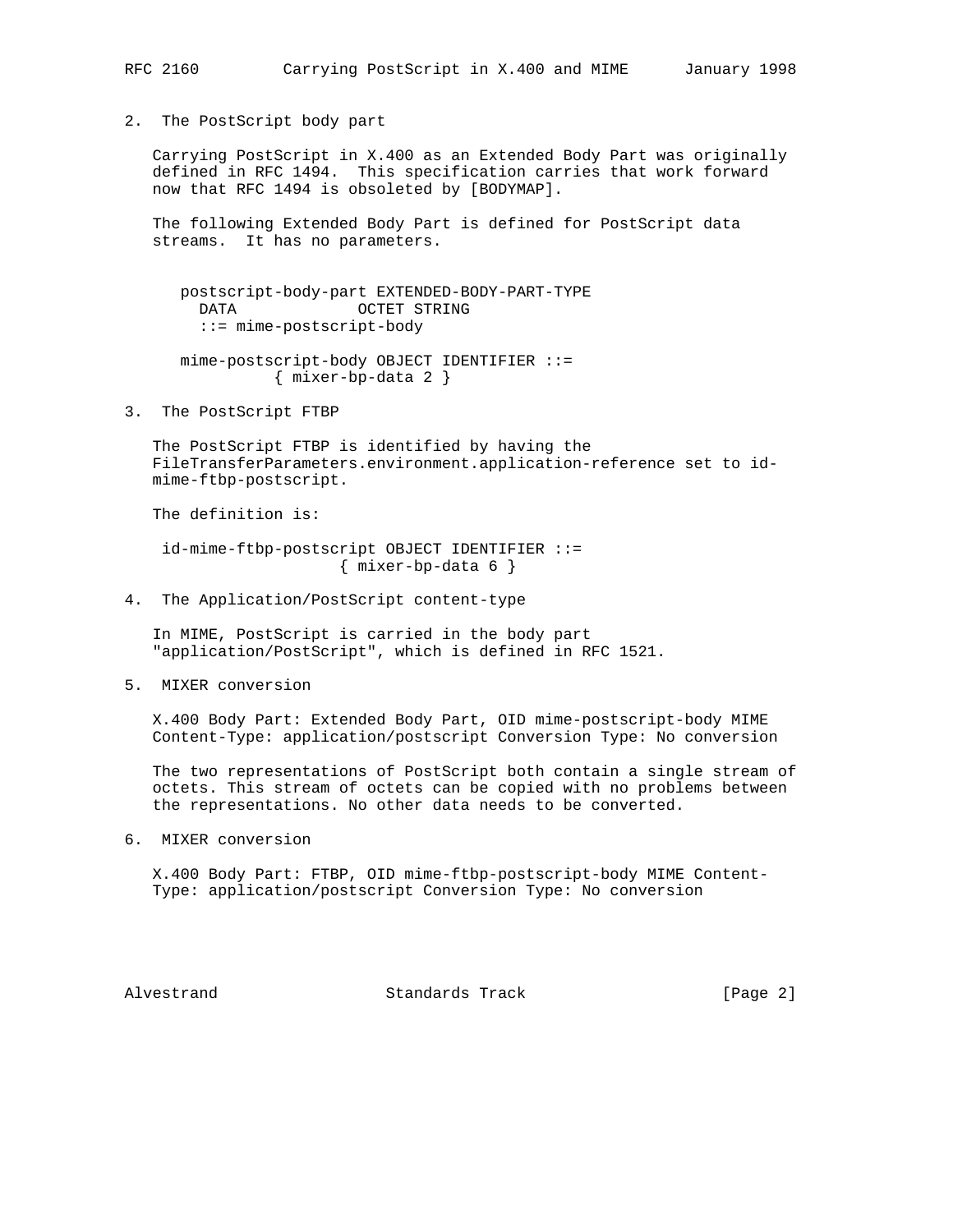The two representations of PostScript both contain a single stream of octets. This stream of octets can be copied with no problems between the representations. No other data needs to be converted.

7. OID Assignments

The first OID is also defined in [BODYMAP].

 POSTSCRIPT-MAPPINGS DEFINITIONS ::= BEGIN EXPORTS -- everything --;

 IMPORTS mixer-bp-data FROM MIXER-MAPPINGS

 id-mime-postscript-body OBJECT IDENTIFIER ::= { mixer-bp-data 2 }; id-mime-ftbp-postscript OBJECT IDENTIFIER ::= { mixer-bp-data 6 };

END

8. Security Issues

 The issues concerning PostScript and security are well discussed in RFC 2046. No additional security issues are identified by this memo.

9. Trademark Issues

PostScript is a trademark of Adobe Systems, Inc.

10. References

#### [MIXER]

 Kille, S., "MIXER: Mapping between X.400 and RFC 822/MIME", RFC 2156, January 1998.

[BODYMAP]

 Alvestrand, H., "Mapping between X.400 and RFC 822/MIME Message Bodies", RFC 2157, January 1998.

Alvestrand Standards Track [Page 3]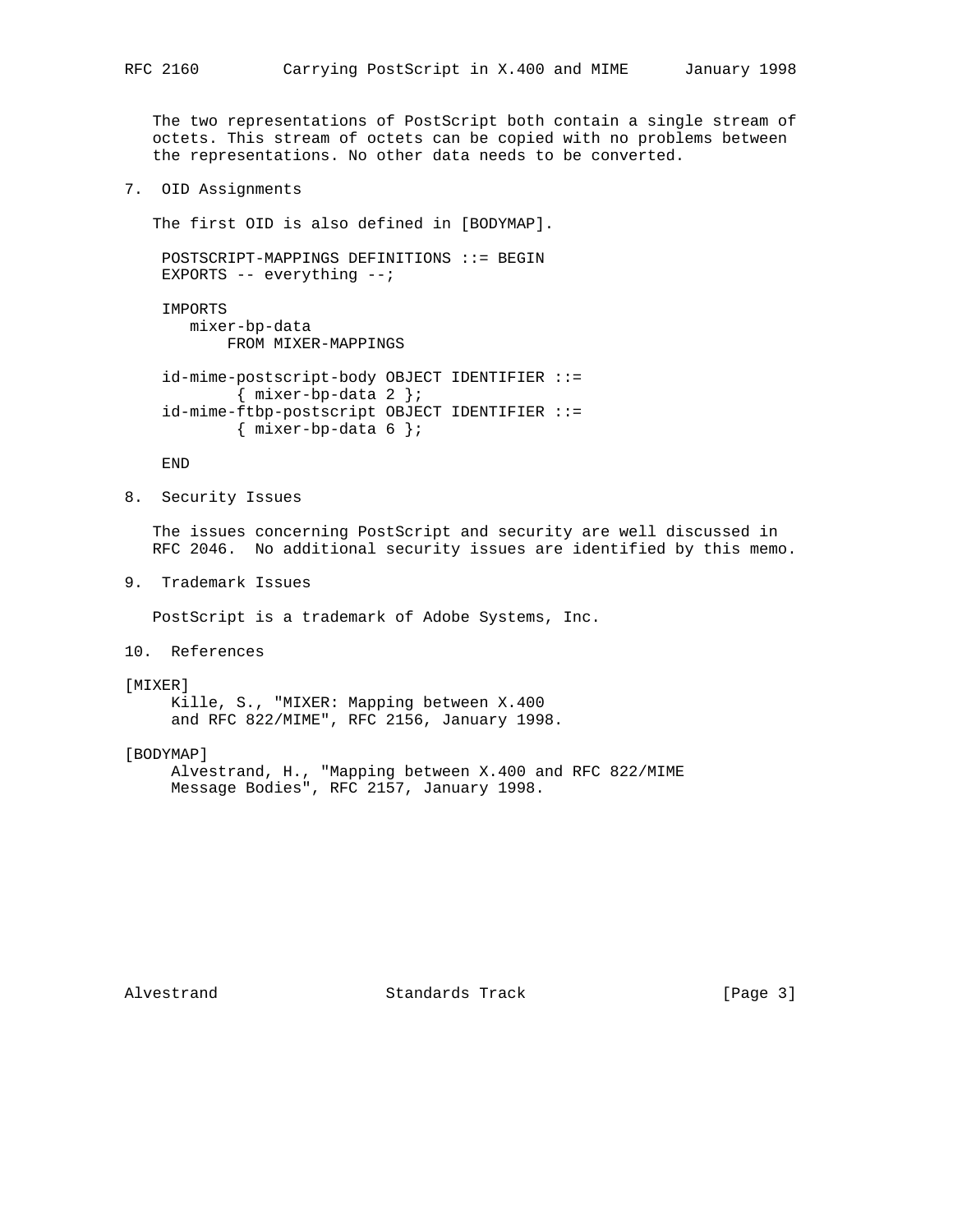11. Author's Address

 Harald Tveit Alvestrand UNINETT Postboks 6883 Elgeseter N-7002 TRONDHEIM

 Phone: +47 73 59 70 94 EMail: Harald.T.Alvestrand@uninett.no

Alvestrand Standards Track [Page 4]